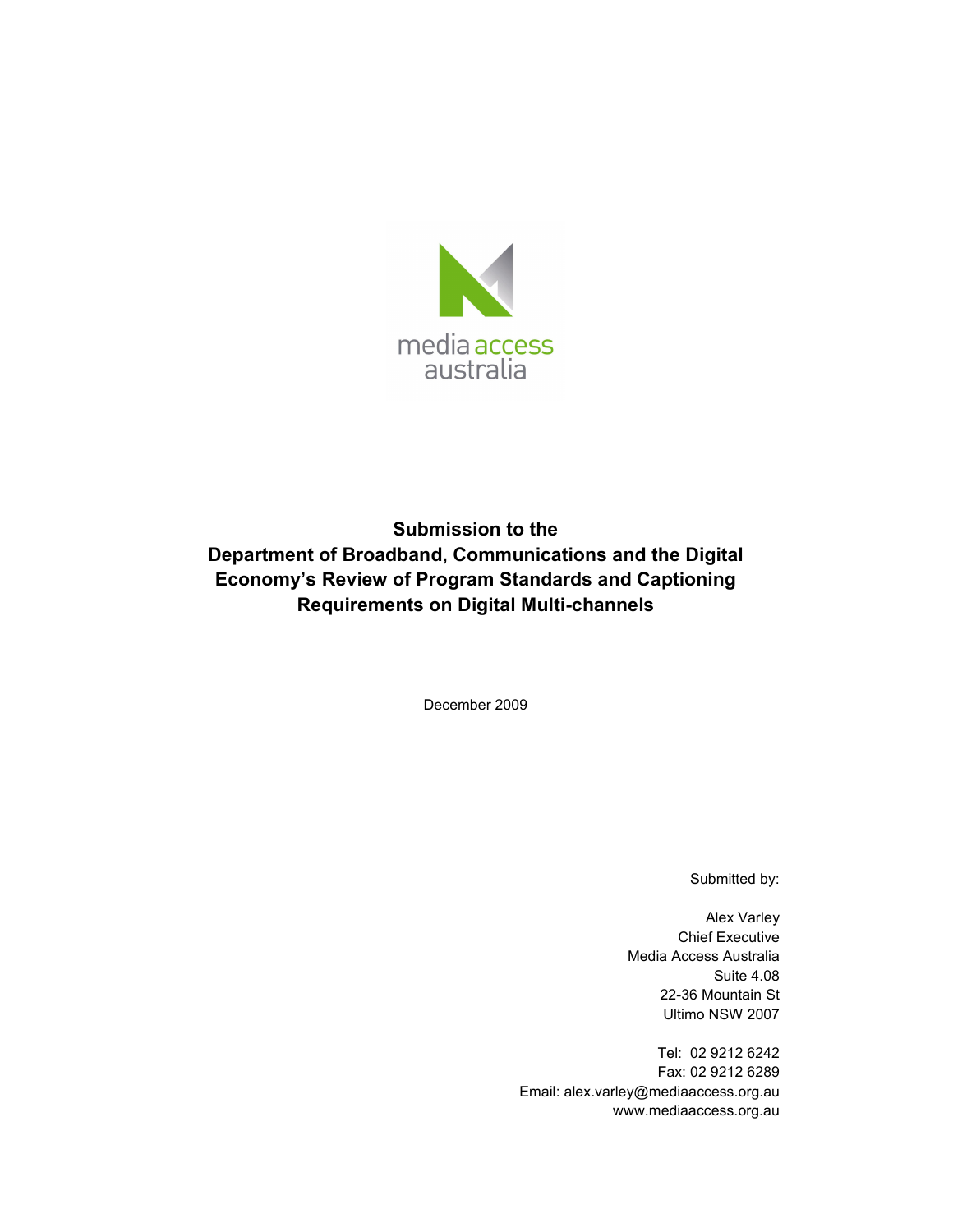### **Introduction**

Media Access Australia (MAA) welcomes the opportunity to respond to the DBCDE's *Content and access: The future of program standards and captioning requirements on digital television multi-channels discussion paper*. Whilst the paper considers program standards for Australian content and children's programming, MAA will confine its discussion and comments to the captioning requirements.

# **Analysis**

This paper considers a number of issues surrounding the captioning regulations for digital channels, but essentially there are four main issues that need to be considered. They are:

- 1. whether multi-channels are inherently different to core channels and therefore require different regulation;
- 2. whether there are any impacts from a progressive switch off of analog that provide an undue burden for a digital-only licensee;
- 3. the commercial realities of the provision of digital channels, including the current multi-channels; and
- 4. how the Government's policy goals are affected by the captioning requirements.

MAA undertook an analysis of the program guides of the multi-channels from 28 November to 4 December to estimate the level of existing captioning on those multi-channels. In that period, 7Two provided captions on 14% of its programming (mix of first-run and repeats); GO! provided 13% captioning (all repeats) and One HD provided no captioning.

# **Discussion of main issues**

### **1. Is a multi-channel different to core channels and therefore require different regulation?**

Existing regulations have been clear for a long period of time that when analog switches off the captioning requirements apply to digital multi-channels. These regulations have been a strong signal to broadcasters and consumers that once a region is digital only, channels are to be treated and regulated the same way. There is no doubt that broadcasters and consumers are now well aware of the requirements.

Consumers have, therefore, had a long-held expectation that these services would be captioned once analog was switched off. Freeview and FreeTV have upheld these expectations by promoting these multi-channels as an important part of the digital product offering rather than promoting them as secondary or inferior offerings.

Once analog is switched off the concept of a "core" broadcast service is no longer relevant. The broadcasters will provide a range of channels limited by spectrum and financial capacity. On this basis consumers will no longer distinguish between core and multi-channel services. This has been reinforced by the introduction of One HD and GO! which are branded quite separately from the Ten Network and the Nine Network. From a consumer perspective there will simply be channels, each with different names, and each channel will stand alone.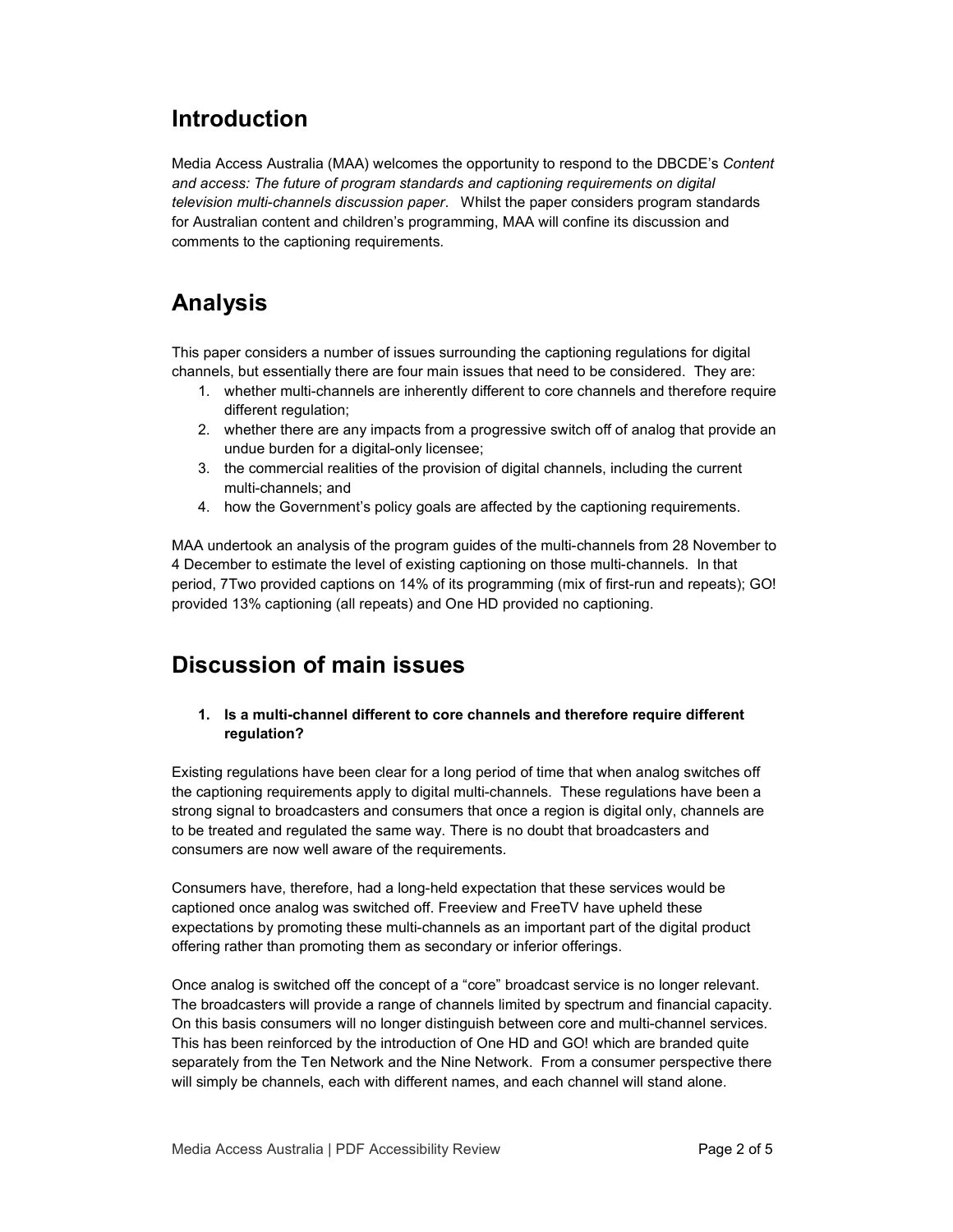These new digital channels are showing the same range of programming that is shown on existing channels and it is all able to be captioned, including multiple sports broadcasts and any other live programming. There are no technical, logistical or other impediments to compliance with the captioning regulations.

Unlike program standards, captioning is content-neutral. It can be applied to the full range of programming on all channels to give people access to a channel and a choice between all channels.

Already, the captioning on 7Two includes new programming, which goes beyond the current regulations requiring only repeated and simulcast programming to be captioned. This is behaviour that is consistent with a channel that is properly preparing for the next stage of regulations that take effect on 30 June 2010 and also one that is recognising that captioning is an important component of a digital product offering.

7Two and GO! are already captioning around 14% and 13% respectively, which is close to the current captioning requirement of 18.75% of a 24-hour day that prime time comprises. Although not part of the review, it should be noted that ABC2 and ABC3 are both already captioning far in excess of any contemplated regulatory requirements. This behaviour is not only demonstrating a ramping up to the digital-only captioning requirement levels but also the real-world, commercial and technical feasibility of meeting current captioning requirements.

### **2. Are there any impacts from a progressive switch off of analog that provide an undue burden for a digital-only licensee?**

The current multi-channels are not produced by the regional broadcasters. They are broadcast effectively as national channels, with content, current captioning and all other production originating from a common source.

There is no special content that has to be produced and it is already in the case of GO! and 7Two captioned to levels close to compliance with captioning requirements, after the expiry of the current exemption. There is also no specialised programming produced by regional stations that needs captioning. Therefore, there will be no undue burden on digital-only licensees, post-switchoff.

#### **3. What are the commercial realities of the provision of digital channels, including the current multi-channels?**

Digital channels are produced and marketed as national channels. There is already captioned content which is close to the required level being broadcast now.

Commercial arrangements could easily be made to ensure that the current multi-channels are captioned during prime time to cover the progressive switch off of analog. The content providers have commercial incentives to ensure that these channels are available in all locations and attractive to as many viewers as possible (including users of captions).

The costs associated with captioning requirements have been known for a considerable period of time and a proper commercial business evaluation would have included these requirements. Particular groups of consumers should not be left out as a result of poor business planning.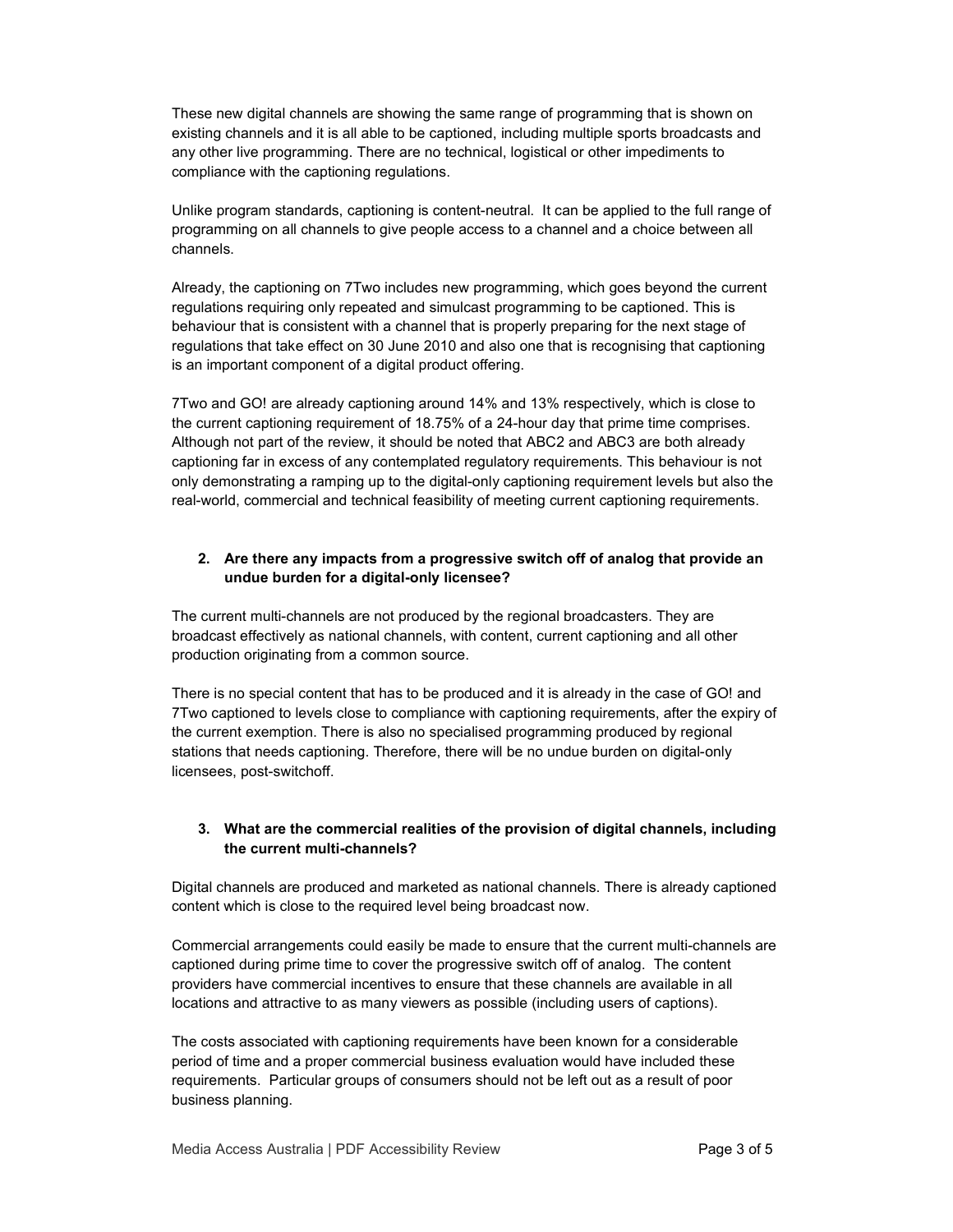The channel providers have not presented any information that they do not intend to comply with the regulatory requirements or that they propose ceasing providing these services once the captioning requirements come into effect in order to avoid having to caption the channels. Any new channels that are being contemplated now, or in the future, would have the costs of caption access built into their business case analysis, as this forms part of the regulatory requirements and, in this regard, is no different to the provision of sound and vision to broadcast standards, compliance with censorship, advertising limits and other regulations.

MAA fully supports the rights of television broadcasters to make business decisions and they should not be compelled to provide channels if they don't make commercial sense. Captioning should not be considered in isolation, but as part of many requirements that inform commercial decisions to provide channels.

#### **4. What are the Government's policy goals that are affected by this?**

The role of the Digital Television Taskforce (DTT) is to ensure a timely and efficient switch off of analog and a take up of digital television by all consumers. The DTT has properly identified that people living in regional areas, disabled people, seniors and other vulnerable consumers are less likely to voluntary switch to digital. Government decisions, including this review of the multi-channel captioning, should not have the effect of reducing access and incentives for these groups of people to take up digital.

The Government has provided a limited, valuable public good (spectrum) to the digital multichannels and should expect social benefits such as captioning services to grow. These benefits supporting the most disadvantaged in society should not diminish over time.

These expectations are in line with the Government's strong social inclusion agenda, which includes access to entertainment, news and information via television services and captioning forms a part of that social inclusion strategy. These expectations are also in line with UN *Convention on the Rights of Persons with Disabilities* and its *Optional Protocol*, both of which Australia have ratified.

The review of *Access to Electronic Media for the Hearing and Vision Impaired Approaches for Consideration* currently being undertaken by the DBCDE is presumably aimed at improving access for Deaf and hearing impaired consumers as a policy goal. The current captioning requirements on multi-channels, as the come into effect, will support this policy goal to increase access.

Extending the current exemption to captioning requirements will force people with disabilities to resort to other mechanisms such as *Disability Discrimination Act* complaints to achieve equitable goals in the absence of clear policy goals.